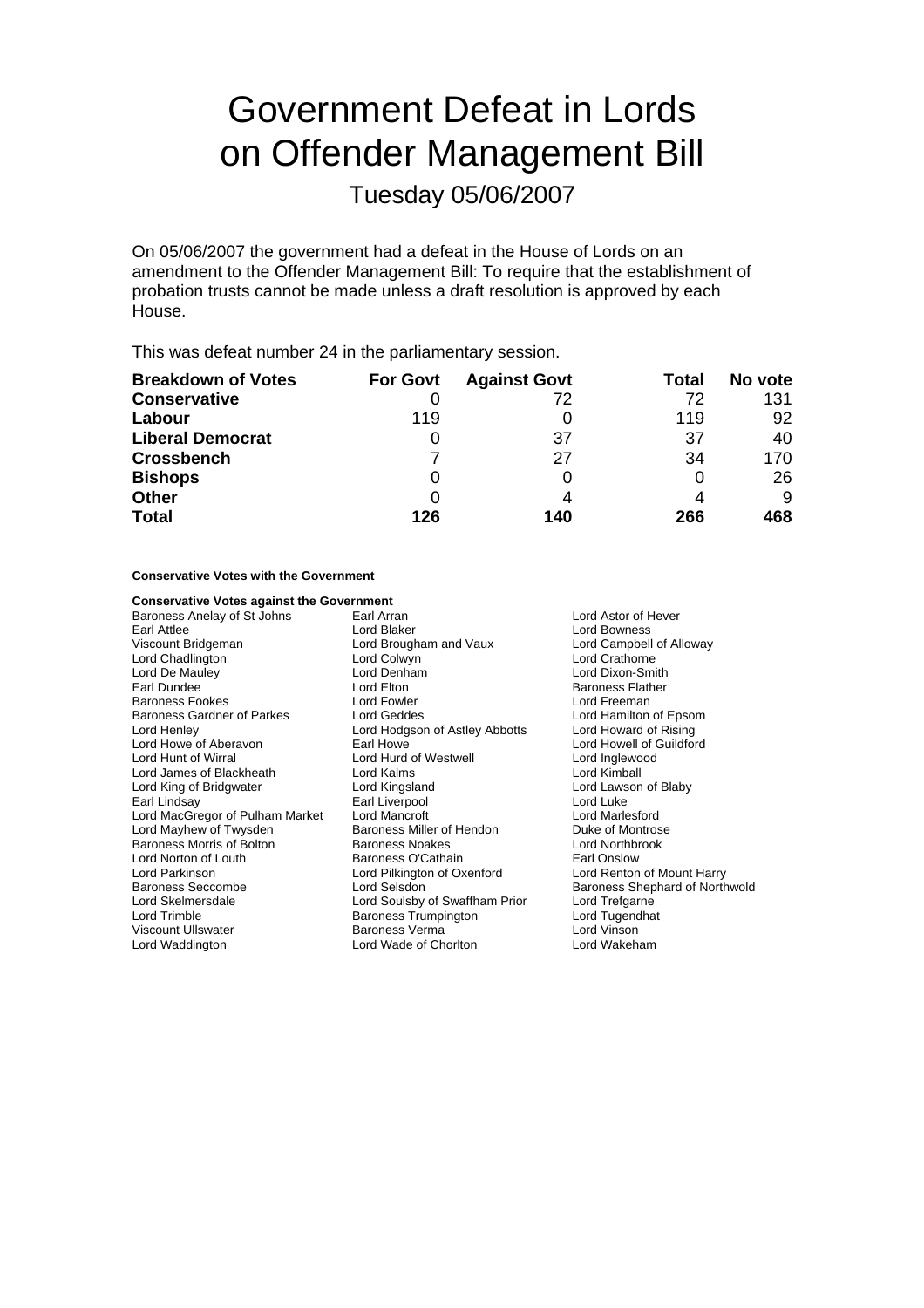**Labour Votes with the Government**

Lord Alli Baroness Amos Lord Anderson of Swansea<br>Baroness Andrews Lord Archer of Sandwell Lord Bach Baroness Andrews **Lord Archer of Sandwell**<br>
Lord Barnett<br>
Lord Bassam of Brighton Baroness Billingham Baroness Bloomer<br>
Baroness Bloomer<br>
Lord Bradley Lord Boyd of Duncansby Lord Bradley Lord Bradley Lord Brooke of Alverthorpe<br>
Lord Brooke of Alverthorpe<br>
Lord Brookman Lord Brooks of Tremorfa Lord Campbell-Savours Lord Clark of Windermere **Lord Clinton-Davis Baroness Cohen of Pimlico**<br>
Lord Corbett of Castle Vale **Baroness Corston** Baroness David Lord Corbett of Castle Vale **Baroness Corston** Baroness David<br>
Lord Davidson of Glen Clova Lord Davies of Coity **Baroness Davies of Oldham** Lord Davidson of Glen Clova Lord Davies of Coity<br>
Lord Drayson<br>
Lord Dubs Lord Drayson **Lord Dubs** Lord Dubs Lord Dubs Lord Evans of Temple Guiting<br>Lord Evans of Parkside Lord Falconer of Thoroton **Baroness Farrington of Ribblet** Lord Faulkner of Worcester Lord Filkin Lord Foulkes of Cumnock Lord Foulkes of Cumnock Lord Foulkes and Lord Foulkes and Lord Biddens Lord Foulkes of Cumnock Lord Fyfe of Fairfield Lord Giddens<br>
Lord Gordon of Strathblane Baroness Goudie<br>
Lord Gordon of Strathblane Baroness Goudie Baroness Gould of Potternewton Lord Graham of Edmonton Lord Griffiths of Haringey Cord Harrison Lord Harrison Lord Hart of Chilton **Lord Haskel Conduct Lord Haworth**<br>
Baroness Henig **Conduct Baroness Hilton of Eggardon** Baroness Hollis of Heigham Baroness Henig Baroness Hilton of Eggardon Baroness Henight Baroness Hollis of Heigham Baroness Howells of St Davids Lord Hoyle Lord Hughes of Woodside Lord Hunt of Kings Heath Lord Irvine of Lairg Baroness Jones of Whitchurch Lord Jordan Lord Cord King of West Bromwich<br>
Lord Kinnock Lord Lord Lavard Lord Lord Lord Lea of Crondall Lord Leitch Lord Lipsey Lord Lipsey Lord Lofthouse of Pontefract<br>
Lord Mackenzie of Framwellgate Lord MacKenzie of Culkein Lord Mason of Barnsley Lord Mackenzie of Framwellgate Lord MacKenzie of Culkein Lord Mason of Barnsley<br>Lord Maxton Lord Maxton Baroness McDonagh Baroness McIntosh of H Lord McIntosh of Haringey **Lord McKenzie of Luton** Lord Morgan<br>Baroness Morgan of Drefelin Lord Morris of Handsworth Lord Morris of Manchester Baroness Morgan of Drefelin Lord Morris of Handsworth Lord Morris of Handsworth Lord Paul<br>
Lord Paul Cord Morris Cord Paul Lord Patel of Blackburn **Lord Paul Lord Paul Lord Paul Lord Pendry**<br>
Baroness Pitkeathley **Lord Plant of Highfield** Baroness Prosser Baroness Pitkeathley **Lord Plant Condensity**<br>Baroness Ramsay of Cartvale **Lord Rea** Lord Rooker Lord Rosser Lord Rosser Lord Rowlands<br>
Baroness Royall of Blaisdon Baroness Scotland of Asthal Lord Sheldon Baroness Royall of Blaisdon Baroness Scotland of Asthal Lord Sheldon<br>
Viscount Simon Cord Soley Lord Soley Lord Strabolgi Viscount Simon Lord Soley Lord Strabolgi Lord Taylor of Blackburn Lord Tomlinson Lord Truscott Lord Tunnicliffe Lord Turnberg **Baroness Uddin** Baroness Uddin Lord Varley<br>
Lord Warner **Baroness Warmen Baroness Werwick of Undercliffe** Baroness Whitaker

Baroness Adams of Craigielea Lord Adonis Lord Ahmed Lord Bassam of Brighton Lord Bernstein of Craigweil<br>
Baroness Blood Cord Borrie<br>
Lord Borrie Lord Brooks of Tremorfa<br>Lord Clinton-Davis Lord Falconer of Thoroton Baroness Farrington of Ribbleton<br>
Lord Filkin Baroness Ford Lord Gordon of Strathblane Baroness Goudie<br>
Lord Graham of Edmonton<br>
Lord Griffiths of Burry Port Lord Harris of Haringey<br>
Lord Harris of Haringey Lord Harrison<br>
Lord Haskel Lord Haworth Baroness Howells of St Davids Lord Layard Lord Lea of Crondall<br>
Lord Lipsev Lord Lofthouse of Po Baroness McDonagh Baroness McIntosh of Hudnall<br>
Lord McKenzie of Luton Lord Morgan Baroness Warwick of Undercliffe<br>Baroness Wilkins Lord Whitty **Communist Communist Communist Communist Communist Communist Communist Communist Communist Communist Communist Communist Communist Communist Communist Communist Communist Communist Communist Communist Communist** Lord Woolmer of Leeds

Baroness Rendell of Babergh

**Labour Votes against the Government**

#### **Liberal Democrat Votes with the Government**

#### **Liberal Democrat Votes against the Government**

Lord Carlile of Berriew

Lord Addington **Lord Avebury** Communication and Averture Correspondent Material Baroness Barker<br>
Lord Carlile of Berriew **Baroness Barker** Lord Chidgey **Communication** Lord Clement-Jones Lord Cotter Lord Divides Lord Dholakia<br>Baroness Falkner of Margravine Baroness Harris of Richmond Lord Hooson Baroness Falkner of Margravine Baroness Harris of Richmond Lord Hooson<br>
Lord Jones of Cheltenham Lord Kirkwood of Kirkhope Lord Lee of Trafford Lord Kirkwood of Kirkhope Lord Lee of T<br>
Baroness Maddock Lord McNally Baroness Linklater of Butterstone Baroness Maddock Lord McNally<br>Lord Methuen Lord Methuen Baroness Miller of Chilthorne Domer Baroness Northover Lord Methuen **Baroness Miller of Chilthorne Domer** Baroness Northone Baroness Northone Baroness Northoness Northone<br>
Lord Redesdale **Robert Baroness Northoness Northone** Baroness Northoness Northoness Northoness Northoness Lord Roberts of Llandudno<br>
Baroness Sharp of Guildford
Lord Shutt of Greetland Baroness Scott of Needham Market Baroness Sharp of Guildford Lord Shutt of Greetland Christianus Cord Teverson<br>Lord Shutt of Clifton Lord Steel of Aikwood Lord Teverson Lord Steel of Aikwood